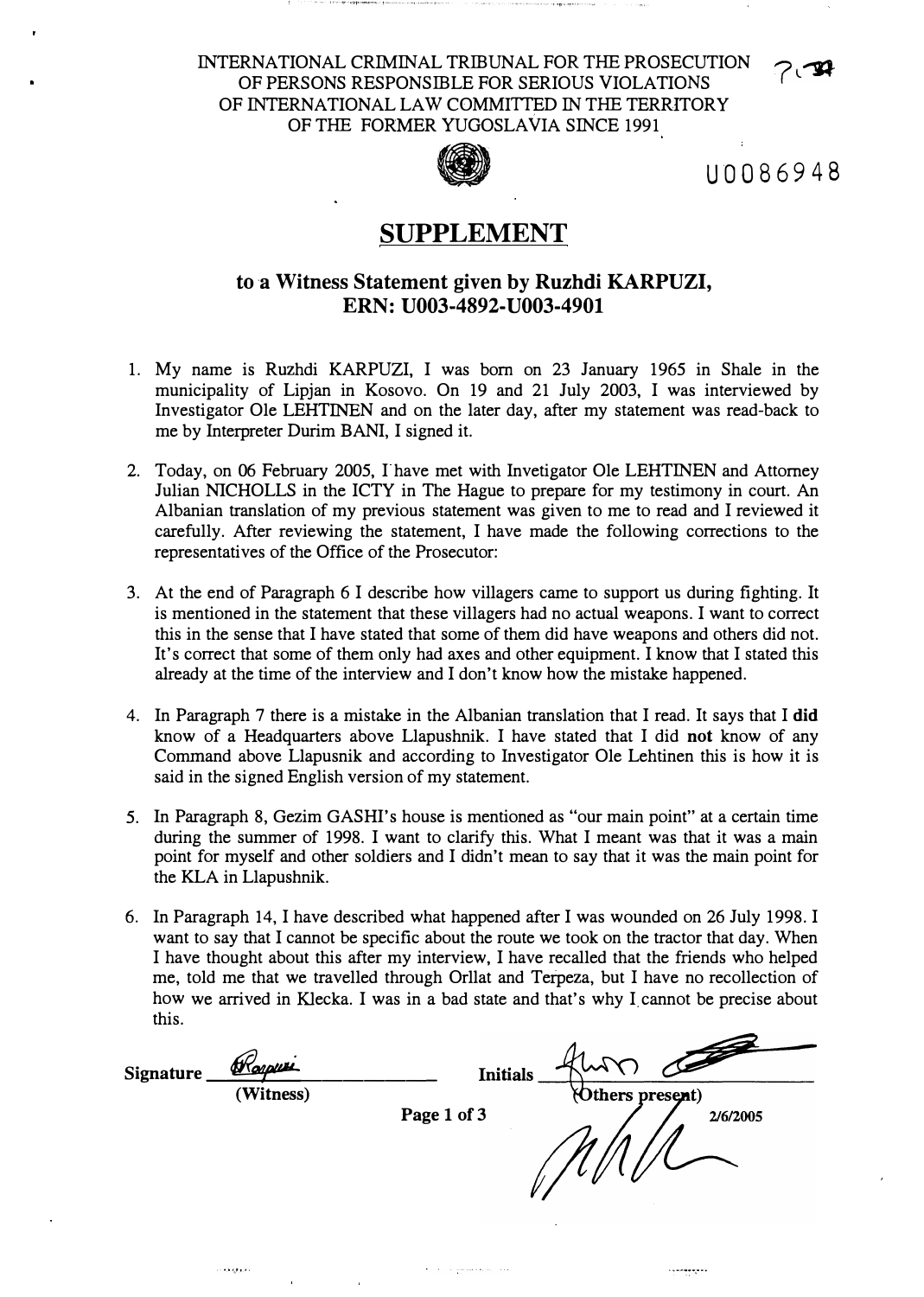# U0086949

- 7. In Paragraph 15 it is mentioned that I became a Squad Leader after returning to my own village. I recall that this term was discussed with the Investigator already during my first interview. I would describe my position as the leader of a group of friends in the village.
- 8. Other than these corrections made in this statement, the statement taken in July 2003 is accurate.
- 9. In addition, I have been shown an aerial image of Llapusnik. The image is marked UOOS-3708. On this-image, I am able to point out the fighting position where I was during the final battle on 26 July 1998.
- 10. I've also been shown a copy of a log book, marked U002-3460-U002-3492. I don't recognize this specific book, but it resembles the kind of book that was kept in the positions to note observations in the terrain.

### *WITNESS ACKNOWLEDGEMENT*

*This Statement has been read over to me in the Albanian language and it contains everything I said, to the best of my knowledge and recollection. I have given this Statement voluntarily and am aware that it may be used in legal proceedings before the International Criminal Tribunal for the Prosecution of Persons Responsible for Serious Violations of International Law Committed in the Territory of the Former Yugoslavia since 1991.* 

| Signed: | Kraw      |
|---------|-----------|
|         | (Witness) |

**Contract of the contract of the contract of the contract of the contract of the contract of the contract of the contract of the contract of the contract of the contract of the contract of the contract of the contract of t** 

| <b>Signature</b> | Kapper    | <b>Initials</b> |                  |          |
|------------------|-----------|-----------------|------------------|----------|
|                  | (Witness) | Page 2 of 3     | (Others present) | 2/6/2005 |
|                  |           |                 | $\mathscr{U}$    |          |

 $\Delta$  . The space  $\Delta$  is a second second

ومتوقعتهم ومراد بالمدر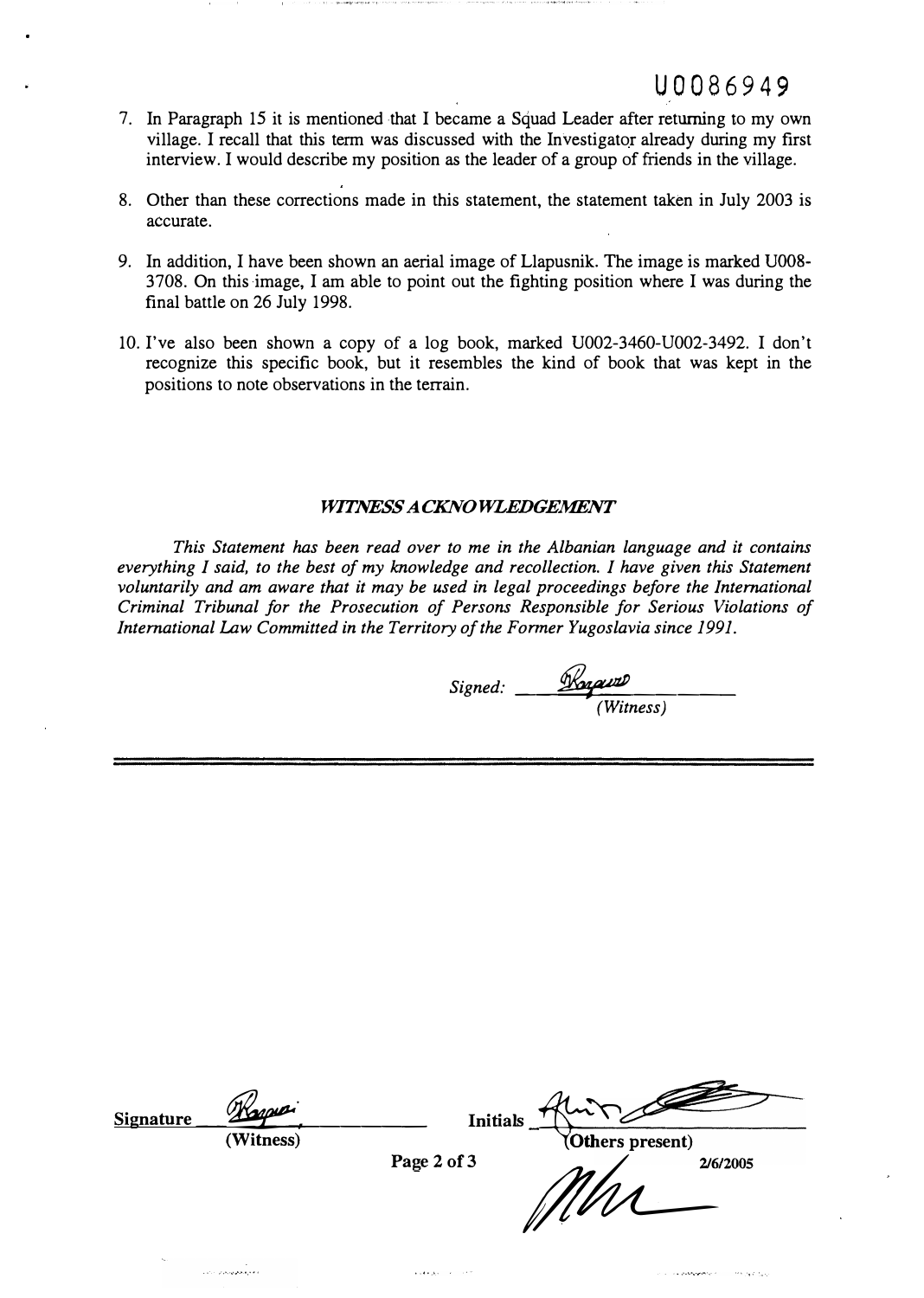### *INTERPRETER CERTIFICATION*

- *I, Ariana KICA, Interpreter, certify that:*
- *1. I am duly qualified and approved by The Registry of the International Criminal Tribunal for the Prosecution of Persons Responsible for Serious Violations of International Law Committed in the Territory of the Former Yugoslavia since 1991 to interpret from the Albanian language into the English language and from the English language into the Albanian language.*
- 2. *I have been informed by Mr Ruzhdi KARPUZI that he speaks and understands the Albanian language.*
- *3. I have orally translated the above statement from the English language to the Albanian language in the presence of Mr KARP UZI, who appeared to have heard and understood my translation of this Statement.*
- *4. Ruzhdi KARPUZI, has acknowledged that the facts and matters set out in his Statement, as translated by me, are true to the best of his knowledge and recollection and has accordingly signed his signature where indicated.*

*Signed and dated:*  $\frac{f(u \gamma)}{(I \text{ where } t)}$  **6/02/05** 

Signature **Initials** (Others present) **(Witness)**Page 3 of 3 2/6/2005 o.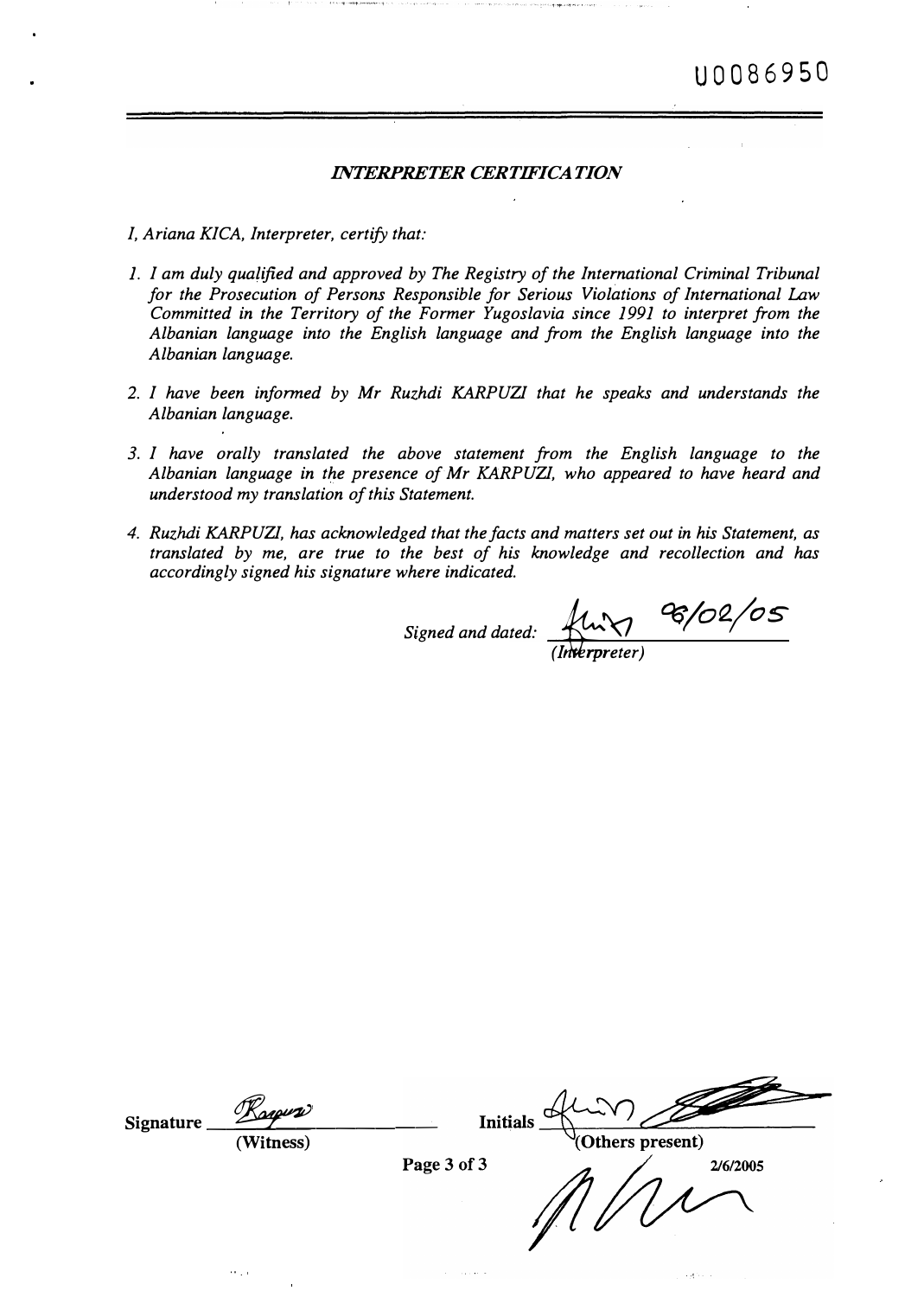#### INTERNATIONAL CRIMINAL TRIBUNAL FOR THE PROSECUTION·' OF PERSONS RESPONSIBLE FOR SERJOUS VIOLATIONS OF INTERNATIONAL LAW COMMITTED IN THE TERRJTORY OF THE FORMER YUGOSLAVIA SINCE 1991



## **SUPPLEMENT**

## **to a Witness Statement given by Ruzhdi KARPUZI, ERN: U003-4892-U003-4901**

- 1. My name is Ruzhdi KARPUZI, I was born on 23 January 1965 in Shale in the municipality of Lipjan in Kosovo. On 19 and 21 July 2003, I was interviewed by Investigator Ole LEHTINEN and on the later day, after my statement was read-back to me by Interpreter Durim BANI, I signed it.
- 2. Today, on 06 February 2005, I have met with Invetigator Ole LEHTINEN and Attorney Julian NICHOLLS in the ICTY in The Hague to prepare for my testimony in court. An Albanian translation of my previous statement was given to me to read and I reviewed it carefully. After reviewing the statement, I have made the following corrections to the representatives of the Office of the Prosecutor:
- 3. At the end of Paragraph 6 I describe how villagers came to support us during fighting. It is mentioned in the statement that these villagers had no actual weapons. I want to correct this in the sense that I have stated that some of them did have weapons and others did not. It's correct that some of them only had axes and other equipment. I know that I stated this already at the time of the interview and I don't know how the mistake happened.
- 4. In Paragraph 7 there is a mistake in the Albanian translation that I read. It says that I did know of a Headquarters above Llapushnik. I have stated that I did **not** know of any Command above Llapusnik and according to Investigator Ole Lehtinen this is how it is said in the signed English version of my statement.
- 5. In Paragraph 8, Gezim GASHI's house is mentioned as "our main point" at a certain time during the summer of 1998. I want to clarify this. What I meant was that it was a main point for myself and other soldiers and I didn't mean to say that it was the main point for the KLA in Llapushnik.
- 6. In Paragraph 14, I have described what happened after I was wounded on 26 July 1998. I want to say that I cannot be specific about the route we took on the tractor that day. When I have thought about this after my interview, I have recalled that the friends who helped me, told me that we travelled through Orllat and Terpeza, but I have no recollection of how we arrived in Klecka. I was in a bad state and that's why I cannot be precise about this.

| <b>Signature</b> | Initials    |                  |  |  |
|------------------|-------------|------------------|--|--|
| (Witness)        |             | (Others present) |  |  |
|                  | Page 1 of 3 | 2/7/2005         |  |  |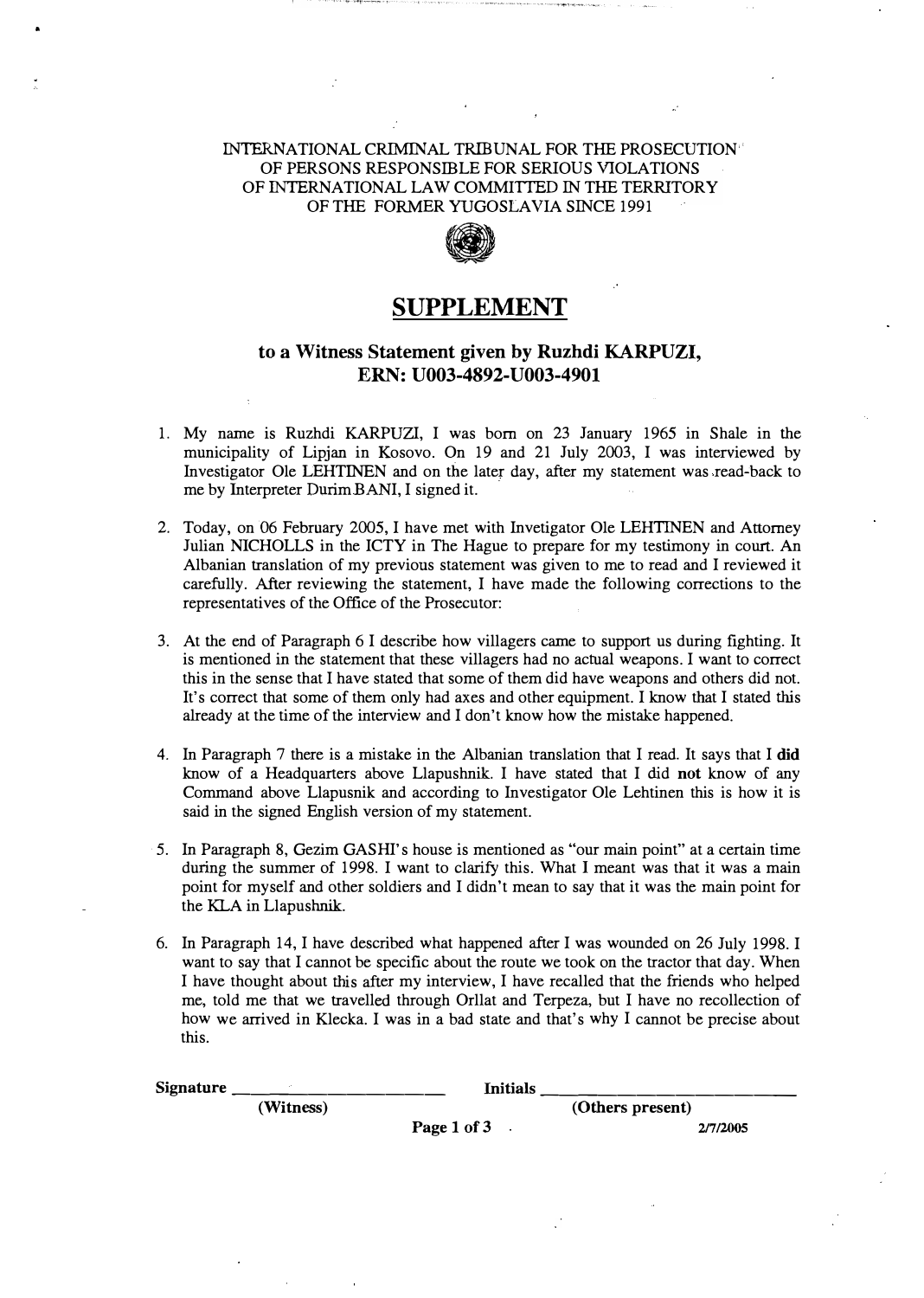- 7. In Paragraph 15 it is mentioned that I became a Squad Leader after returning to my own village. I recall that this term was discussed with the Investigator already during my first interview. I would describe my position as the leader of a group of friends in the village.
- 8. Other than these corrections made in this statement, the statement taken in July 2003 is accurate.
- 9. In addition, I have been shown an aerial image of Llapusnik. The image is marked U008- 3708. On this image, I am able to point out the fighting position where I was during the final battle on 26 July 1998.
- 10. I've also been shown a copy of a log book, marked U002-3460-U002-3492. I don't recognize this specific book, but it resembles the kind of book that was kept in the positions to note observations in the terrain.

#### **WITNESS A CKNOWLEDGEMENT**

*This Statement has been read over to me in the Albanian language and it contains everything I said, to the best of my knowledge and recollection. I have given this Statement voluntarily and am aware that it may be used in legal proceedings before the International Criminal Tribunal for the Prosecution of Persons Responsible for Serious Violations of International Law Committed in the Territory of the Former Yugoslavia since 1991.* 

*Signed:* 

*(Witness)* 

| <b>Signature</b> | <b>Initials</b> |             |                  |
|------------------|-----------------|-------------|------------------|
|                  | (Witness)       |             | (Others present) |
|                  |                 | Page 2 of 3 | 2/7/2005         |